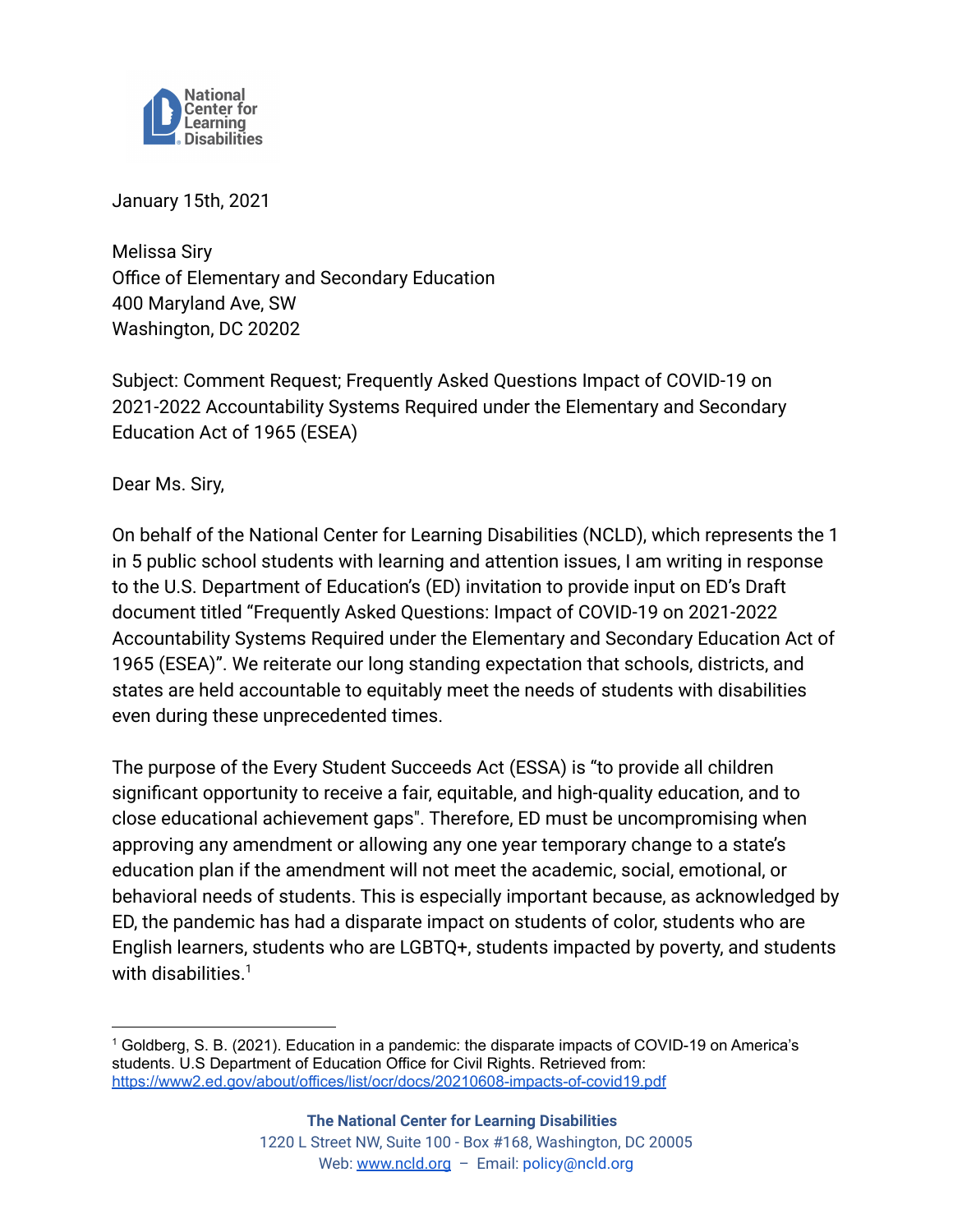We appreciate that ED's draft guidance reiterates the critical ESSA requirements for states to identify schools in need of supplemental resources and differentiated support on a regular basis—including following the 2021-22 school year. By designating schools needing comprehensive, additional targeted, and targeted support, they become eligible for additional federal school improvement funding (i.e., ESSA section 1003(a) funding), and they should receive additional state and school district technical assistance to design and implement evidence-based plans to address lost instructional time and other student and educator needs.

As ED reiterates in the guidance, the primary objective of state accountability systems this year should be to use these systems to direct resources and supports to the schools and students who have been disproportionately harmed—academically, socially, and emotionally—by COVID-19 and to continue these supports even after COVID-19 relief funds have been spent. This fall will be the first opportunity for states to ensure their accountability systems reflect the additional resources students need as a result of the pandemic. Further, ED's guidance helpfully notes ways in which ESEA gives states the discretion and flexibility they need to update their accountability systems, as needed, to account for the unique challenges schools are facing at this time and to ensure students receive the supports they need. Finally, we appreciate that ED's guidance encourages the use of Elementary and Secondary School Emergency Relief (ESSER) funding for school improvement purposes under ESEA and to address lost instructional time and other student needs through evidence-based strategies (see pgs. 4-5 and questions D-1 and D-6 of the draft FAQs). By leveraging both funding streams, districts and schools will be better-positioned to develop and/or revise improvement plans that respond to the full range of students' needs—from academics to mental health and wraparound services—and identify and address resource equity gaps.

One way in which states can better meet the needs of students is to have the same high expectations for all students, including each subgroup of students. In NCLD's [review](https://www.ncld.org/wp-content/uploads/2018/10/AssessingESSA_2018.pdf) of state education plans in 2018, we found that only 18 states had the same long-term goals for students with disabilities as their peers. In addition, we found that many states (32) set the long-term goals for students with disabilities below 60% proficient in English Language Arts, Math or both. We recognize that some states may be filing an amendment to revise their long term goals in response to the impacts of the COVID-19 pandemic. Setting low expectations for students with disabilities is unacceptable and suggests that the state does not believe all children can succeed at high levels.

> **The National Center for Learning Disabilities** 1220 L Street NW, Suite 100 - Box #168, Washington, DC 20005 Web: [www.ncld.org](http://www.ncld.org) - Email: policy@ncld.org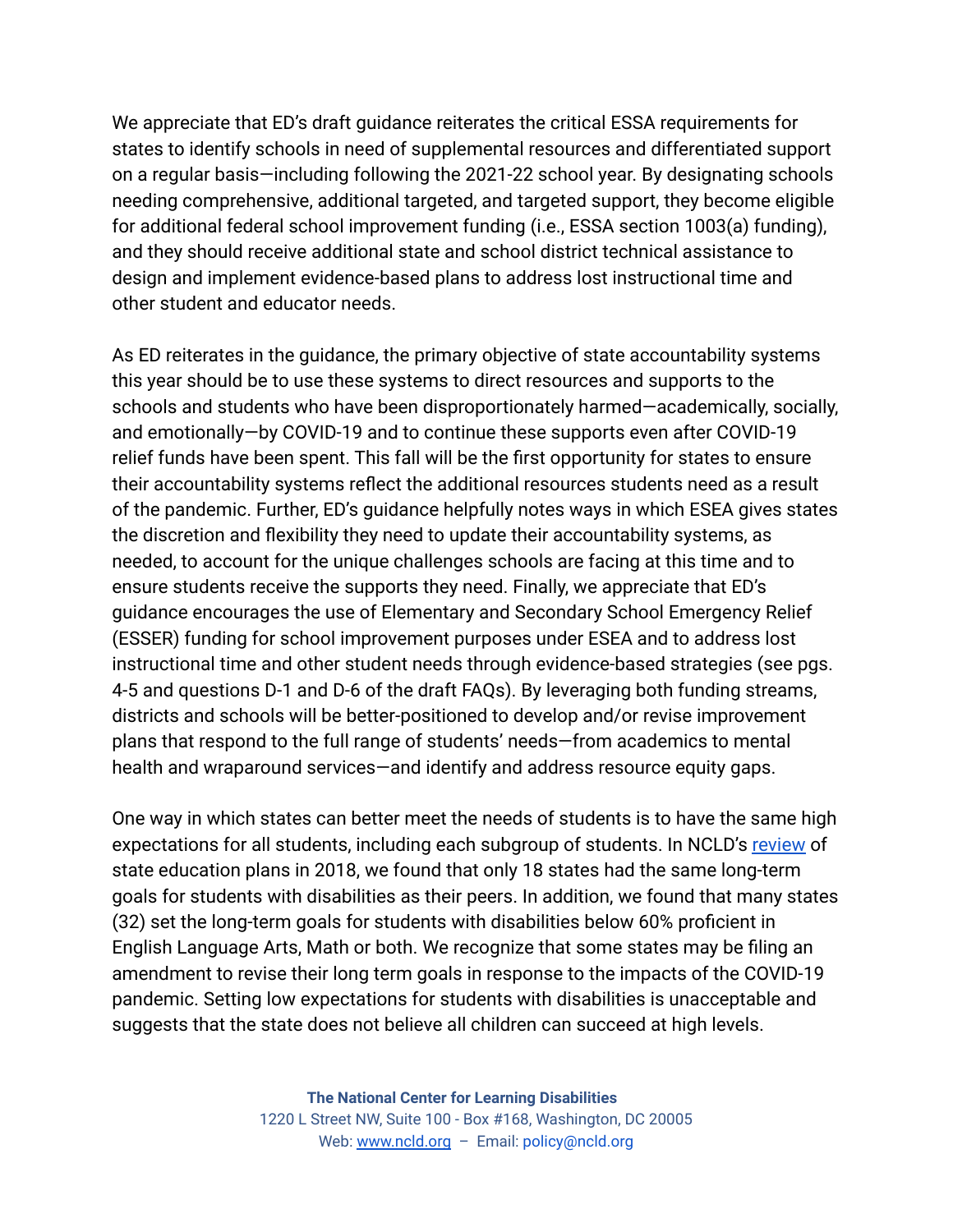## **RECOMMENDATION: If states request amending their long-term goals, NCLD strongly recommends that ED encourages states to establish the same, ambitious long-term goals for students with disabilities as their peers.**

In addition, statewide summative assessments provide essential information to states, districts, educators, families, and the public about how student groups — including those most systemically marginalized, like students with disabilities  $-$  are doing compared to their peers. These assessments are comparable across states and districts and are one of the only sources of information available to show how districts are serving all students. We have not been able to gain significant new data during the pandemic and can't afford to continue to do so, particularly as students and schools face new and unique challenges. Even in the face of the ongoing pandemic-related challenges, ED must hold states accountable for administering state-wide assessments in the 2021-2022 school year.

ED must strongly enforce the requirements under 34 CFR §§ 200.2 – 200.9. Specifically, states must comply with 34 CFR §200.6 regarding the inclusion of students with disabilities. States have only two ways to include students with disabilities in state academic assessments. These are:

- *● Assessment aligned with the challenging state academic standards for the grade in which the student is enrolled, with appropriate accommodations as needed; or*
- *● Alternate assessments aligned with alternate academic achievement standards for students with the most significant cognitive disabilities as defined by the state. The number of students with the most significant cognitive disabilities assessed using an alternate assessment may not exceed 1.0 percent of the total number of students assessed in the state.*

The inclusion of students with disabilities is also required by the Individuals with Disabilities Education Act (IDEA), 34 CFR §300.160, which states that "A State must ensure that all children with disabilities are included in all general State and district-wide assessment programs, including assessments described under section 1111 of the ESEA, 20 U.S.C. 6311, with appropriate accommodations and alternate assessments, if necessary, as indicated in their respective IEPs."

## **RECOMMENDATION: NCLD strongly recommends that the FAQ document include information on the administration of alternate assessments and the 1 percent cap on students who are assessed using these tests.**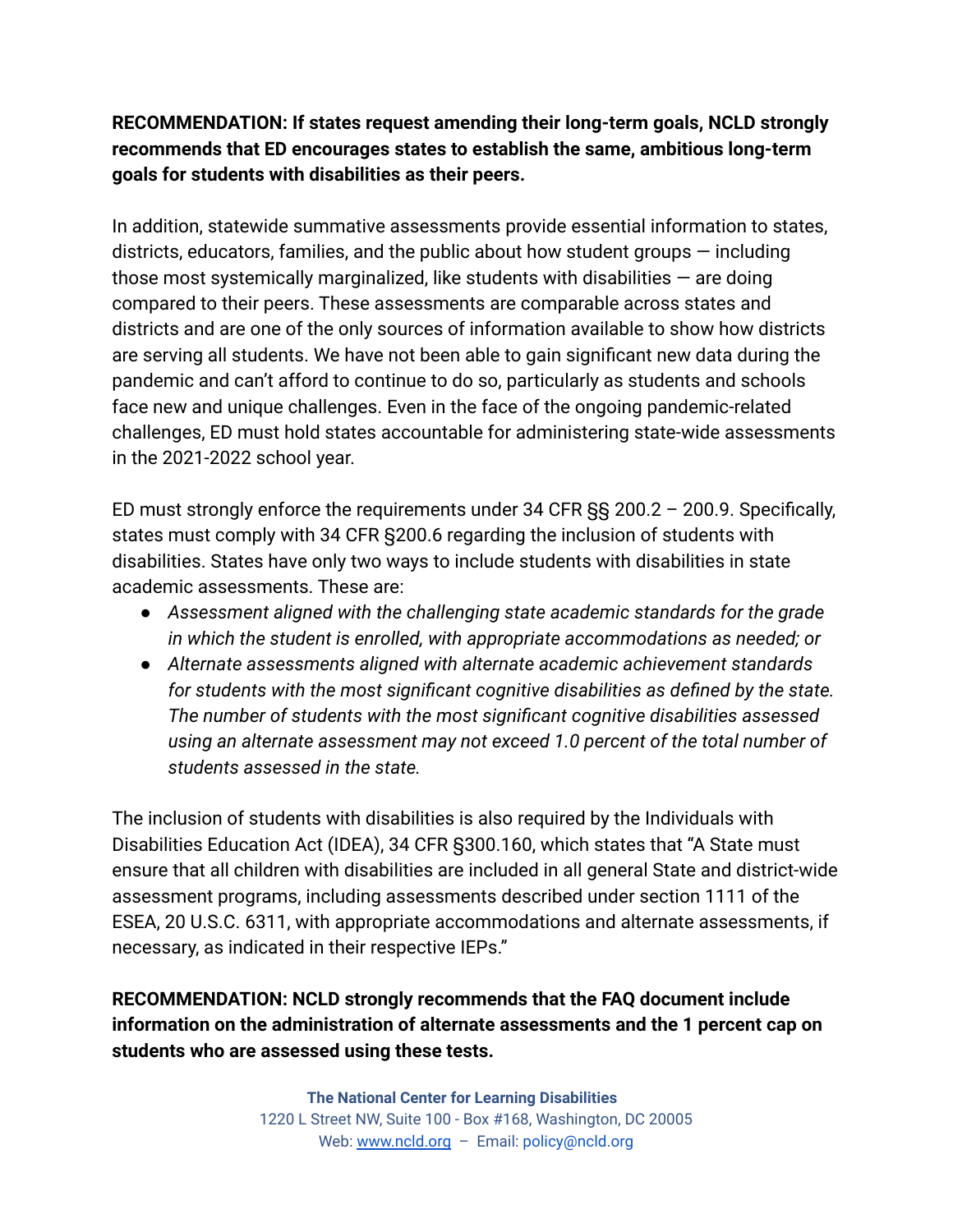In addition, ESSA requires states to provide "the appropriate accommodations, such as interoperability with, and ability to use, assistive technology, for children with disabilities (as defined in section 602(3) of IDEA (20 U.S.C. 1401(3))), including students with the most significant cognitive disabilities, and students with a disability who are provided accommodations under an Act other than the Individuals with Disabilities Education Act (20 U.S.C. 1400 et seq.), necessary to measure the academic achievement of such children relative to the challenging State academic standards or alternate academic achievement standards." It is important that ED reiterate this requirement and clarify that these accommodations must be provided whether a student is in-person or in a remote school or testing setting.

## **RECOMMENDATION: NCLD strongly recommends ED emphasize and clarify the assessment accommodation requirements under ESSA to ensure students with disabilities are equitably included in state accountability systems.**

ED must also ensure that states adhere to the ESSA requirement to assess at least 95 percent of all students, including participation from at least 95 percent of students with disabilities. This participation requirement ensures that the results of state assessments are representative of all students and each student subgroup, including students with disabilities. Administration that falls short of this participation rate must not be viewed as representative and, as such, should not be used to make accountability decisions. Last year, ED allowed states the opportunity to waive the requirement that the Academic Achievement indicator be adjusted to account for a participation rate below 95 percent. Because of this, we have two years of incomplete data to assist with targeting resources to the schools that need them the most. It is imperative that we have robust information this year to support students, families, and educators.

**RECOMMENDATION: NCLD strongly recommends that ED strengthens questions E-1 and E-4 by adding language on the statutory requirements to report assessment results and participation rates, disaggregated, on report cards for the 2021-22 school year, given uneven reporting of these data for the last two years.**

NCLD appreciates the opportunity to provide comments on this important resource. Accountability systems, as required under ESSA, are critically important to meeting the needs of students with disabilities and providing an equitable education for the millions of public school students. States have an obligation and opportunity to make sure that